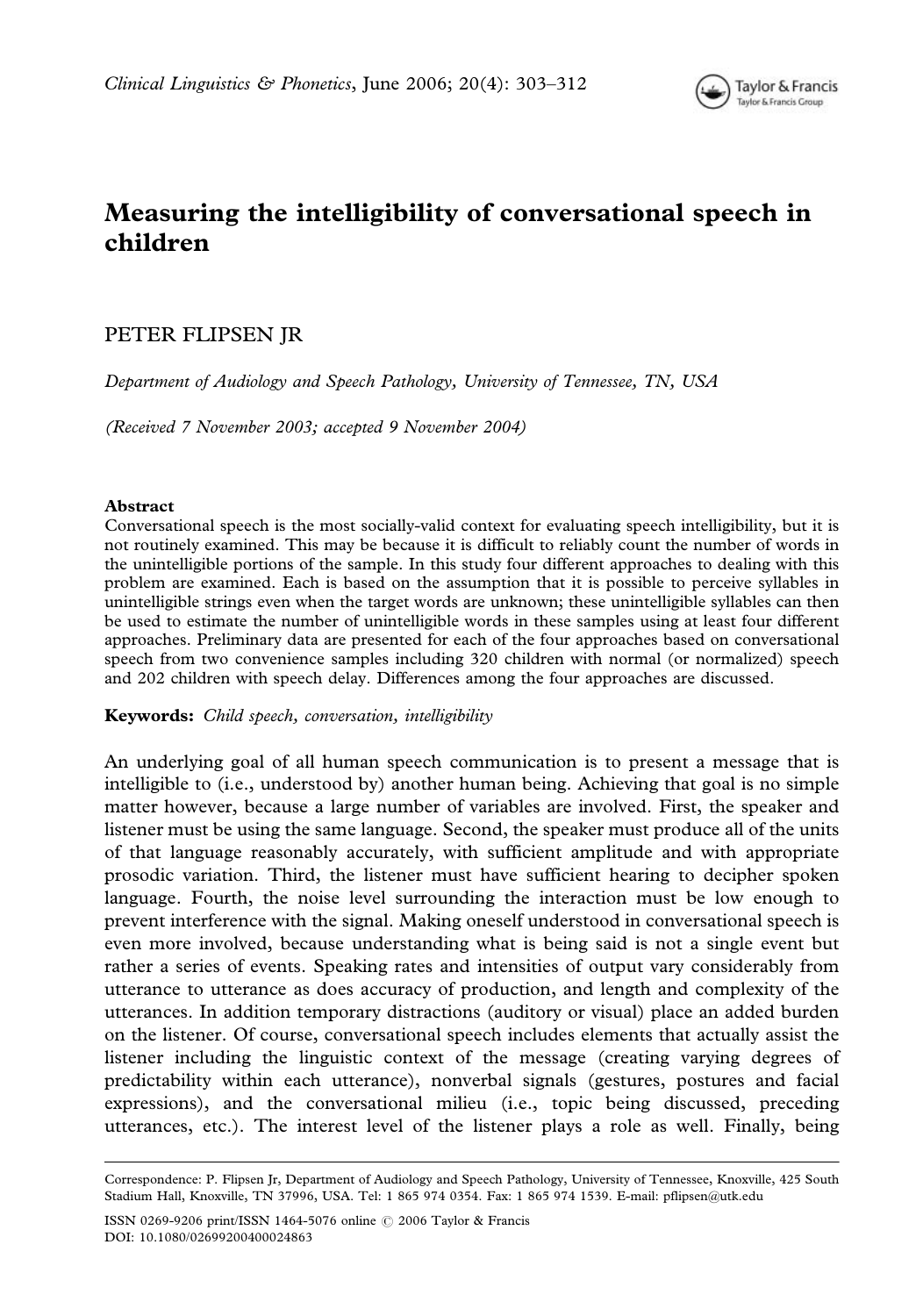personally familiar with the speaker can offer a significant advantage in understanding what is being said even without formal training (Flipsen, 1995). Given this degree of complexity, it should not be surprising that we have yet to develop computers that understand spoken language at a level comparable to human listeners.

Despite the challenges reviewed above, the problem of measuring speech intelligibility warrants study because reduced intelligibility is a central concern with many speechimpaired populations (both children and adults). This concern is manifest in the wide array of studies that have examined speech intelligibility and in the array of procedures available for assessing intelligibility particularly in the speech of children (Kent, Miolo, & Bloedel, 1994). As reviewed by Kent and colleagues, procedures for measuring intelligibility of speech vary on a number of different dimensions, with a primary methodological variable being the linguistic level of the material being evaluated (e.g., single words, sentences, conversation). The current study sought to add to our knowledge base about one of those levels, namely conversational speech.

## Quantifying conversational intelligibility

Schiavetti (1992) has noted that there are two kinds of tasks that can be used to quantify intelligibility and both are applicable to conversational speech. These tasks include scaling procedures where the listener estimates the proportion of the intended targets that were understood and word identification tests in which the listener attempts to determine (by transcription in the case of conversational speech) exactly what was said. Scaling procedures are probably the more frequently used of the two in large part because of their simplicity and efficiency. However, Schiavetti presented a number of arguments from the available literature against using scaling approaches for measuring intelligibility. For example, he noted that when using what appear to be interval scales for estimating intelligibility, studies have shown that listeners do not divide the scale equally. Thus, the scale becomes ordinal rather than interval; comparing individuals of differing intelligibility levels or monitoring change across time in a single individual would be problematic with such scales. Schiavetti also noted that confidence intervals around ratings from intelligibility scales (especially in the middle part of the scale) tend to be quite large rendering individual values very difficult to interpret. Word identification tasks suffer from neither of these problems and offer the additional advantage of presenting a starting point for identifying possible sources of intelligibility deficits. Thus, they have the potential to go beyond merely indexing severity (Schiavetti, 1992).

Despite their advantages word identification tasks are not routinely used for analysis of conversational speech. This avoidance likely reflects the fact that quantifying intelligibility in conversation continues to pose a number of procedural problems. For example, there are questions about how to evoke the sample, how long a sample is needed and who should score the sample. Perhaps the most significant problem is that the total number of words being attempted must be known in order to objectively quantify the percentage understood (Kwiatkowski  $\&$  Shriberg, 1992). Such counts are not difficult when the majority of the speech being produced is understood. For example, if a child says ''I want the X one'' (X representing something not understood), the listener may not be able to guess what the missing word was but can infer that the unintelligible portion likely only contained a single word. Long strings of unintelligible speech are however much more problematic. If a child produces entire phrases or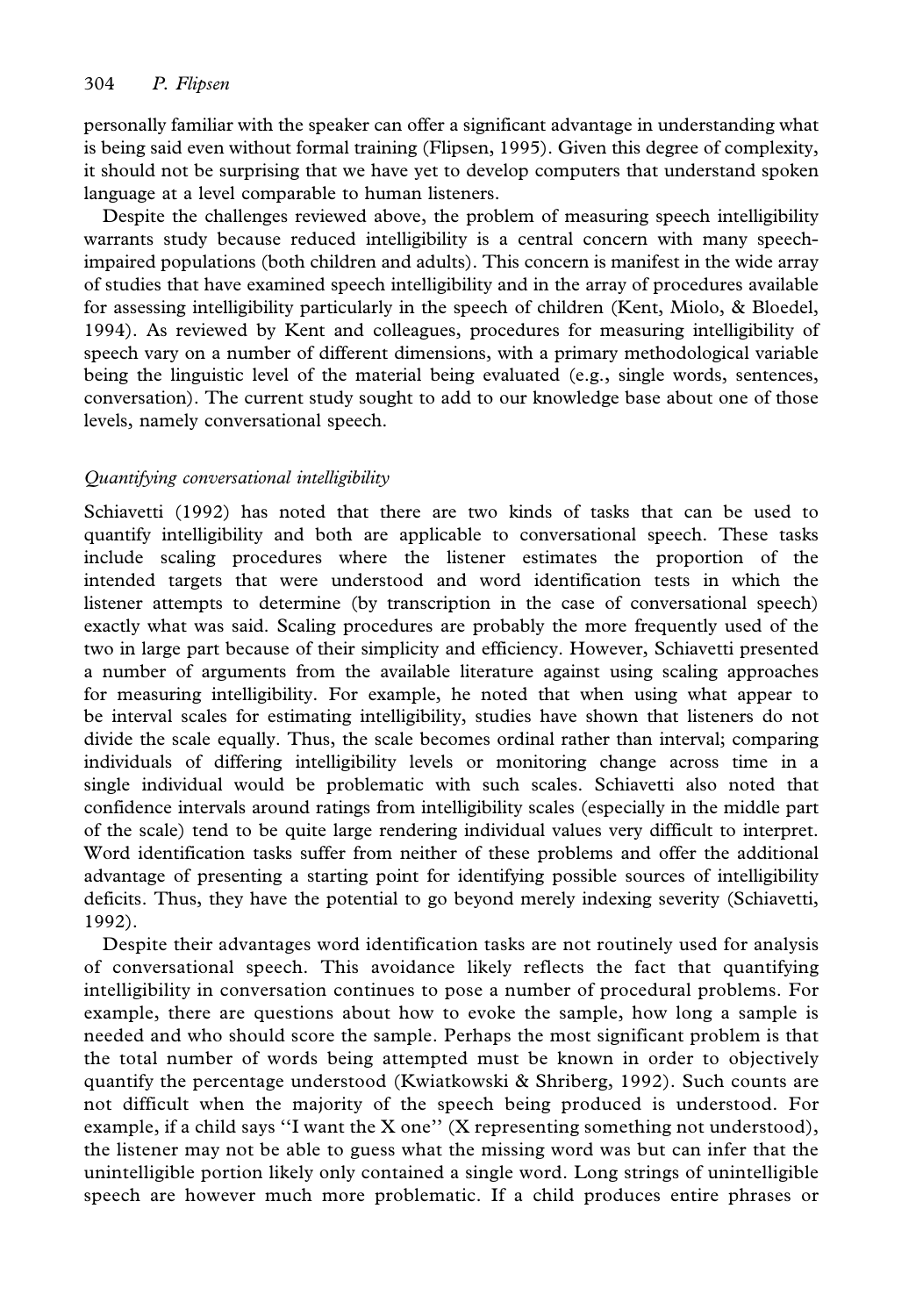clauses in which few or none of the words are identifiable, it is very difficult to reliably count the number of missing words (Shriberg, 1986). It has even been suggested that calculating the percentage of words understood may be impossible in such cases (Connelly, 1986).

#### The problem of unintelligible speech in children

Unlike written language, spoken language does not include pauses between most words. Conversational speech in particular consists of a largely continuous stream of acoustic information. Listeners parse the speech stream into word units in their heads by identifying the boundaries between words from the available acoustic information, their knowledge of the language, and the context of the conversation. As noted by Cole and Jakimik (1980), ''words, then, are the product of speech perception. They exist in the mind of a perceiver, and not in the physical stimulus'' (p. 133).

The process of word parsing works quite elegantly when listening to competent adult speakers of one's native language. Mis-communication occurs only rarely. However, listening to the speech of highly unintelligible children is a very different situation. It is not unlike listening to speakers of an unknown foreign language (Goldstein, 1983) in which knowledge of the lexicon and rules of the language is lacking. In fact, beginning students in speech pathology have been known to describe children with severely delayed speech as ''speaking Martian''. Such reactions should not be surprising. Children with delayed speech (as well as very young typically-developing children) lack either the phonemic knowledge to select and assemble the appropriate phones or the phonetic skill to produce them accurately or both. The problem this creates for the listener is that there is insufficient or incorrect acoustic information available in the output to begin the process of identifying word boundaries. If the acoustic information is lacking for too many words, the linguistic context that normally supplements word identification (Cole & Jakimik, 1980; Norris, McQueen, Cutler, & Butterfield, 1997) is also compromised. The listener is then left facing a long, indecipherable acoustic string just as they would be when listening to a speaker of an unknown foreign language. Identifying or even simply counting the number of words present becomes a very difficult task.

#### Possible solutions to the problem

Lacking the ability to reliably count words in unintelligible speech need not mean abandoning the enterprise. Shriberg and Kwiatkowski (1980) have suggested that even without knowing the words, transcribers can reliably count and record the number of syllables that were produced. Syllable nuclei (i.e., vowels, diphthongs and syllabic consonants) stand out and can be identified from the acoustic signal as peaks of sonority or relative loudness irrespective of the intended message. Shriberg (1986) conducted a review of published data and examined structural statistics from a large number of child speech transcripts and concluded that young children's speech consists of approximately 75% monosyllabic words and 25% polysyllabic words. Shriberg suggested that each utterance containing unintelligible portions should be examined and in cases where the transcriber is confident about word boundaries (i.e., where prosodic and contextual information provides helpful cues) the unintelligible syllables can be grouped into the words being perceived. Where there is uncertainty about word status the transcriber is advised to group these unintelligible syllables into mono- and disyllabic words based on a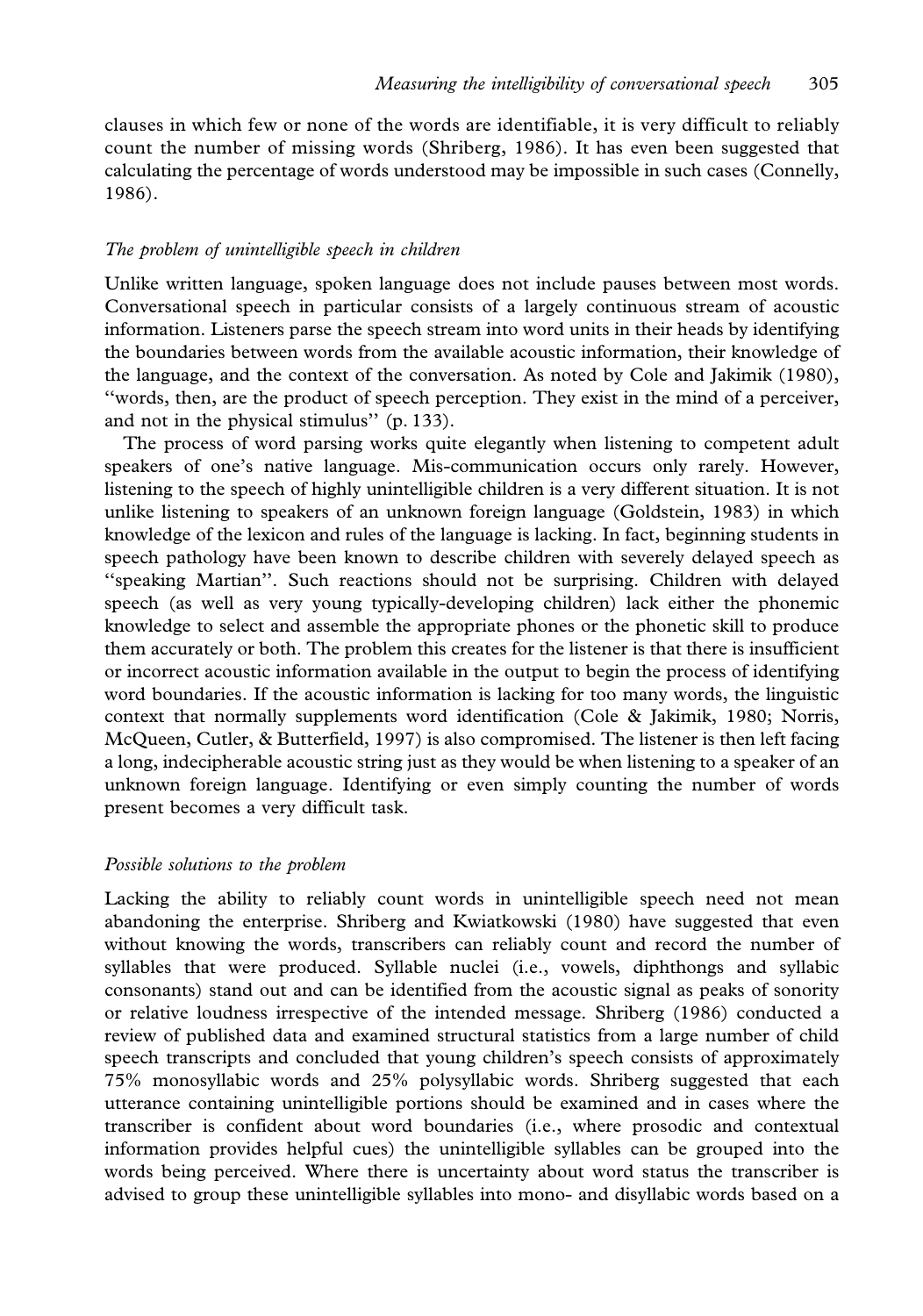3:1 approximation rule. Thus, in a string of five unintelligible syllables the first three would be transcribed as monosyllabic words and the next two as a disyllabic word. Having demarcated the unintelligible words in all the utterances in the sample, it is possible then to calculate the percentage of words in the entire sample that the transcriber could reliably understand (a measure termed Intelligibility Index [II]; Shriberg, Austin, Lewis, McSweeny, & Wilson, 1997a).

An alternative to the utterance-by-utterance approach used by Shriberg and colleagues (Shriberg & Kwiatkowski, 1980; Shriberg, 1986; Shriberg et al., 1997a) involves approaching the sample as a whole. Rather than grouping the syllables into word units at all, the transcriber would simply indicate the number of unintelligible syllables present. Having done this throughout the entire sample the total number of unintelligible syllables could then be counted. The resulting total could then be divided by the approximate number of syllables per word (SPW) in children's speech to yield an estimate of the number of unintelligible words. The number of unintelligible words in the sample would then be combined with the number of intelligible words to calculate an index of intelligibility. The advantage of this approach is that no assumption is necessary about the ''word'' status of any particular unintelligible syllable or group of such syllables. The disadvantage of course is that per-utterance data are lost.

When considering this alternative approach the question arises as to what the appropriate value for SPW should be. One approach to dealing with this question was suggested by Yaruss (2000) who was trying to solve the problem of converting words per minute values to syllables per minute values in studies of rate in children with fluency disorders. Yaruss used per-speaker values of SPW to develop a conversion factor; the general approach Yaruss used might be extended to intelligibility calculations. In this case, each speaker would serve as his/her own control. By calculating the number of SPW in the intelligible portions of the sample, the obtained value could then be used to estimate the number of words in the unintelligible portions.

Another approach to answering the SPW question would be to look at the existing literature and ask how many syllables per word are normally found in speech. A number of data sources are informative here. The 3:1 approximation rule suggested by Shriberg (1986) was based on a review of the literature and considerable available data and yields a value of 1.25 (assuming that five syllables yield four words). A study by Flipsen (2005) presented empirical data from the same participants in the current study and concluded that in fact there is a significant developmental progression in syllable length in normal child speech from 3 to 8 years of age. A regression formula was presented.

## Goal of the current study

The above alternatives suggest there may be at least four different ways to calculate the intelligibility level of a conversational speech sample: (1) II-Original in which a transcriber takes an utterance-by-utterance approach and groups the unintelligible syllables into words during transcription, (2) II-1.25 in which the number of unintelligible words is calculated by assuming that on average words in children's speech include 1.25 words (as per the 3:1 approximation rule from Shriberg, 1986), (3) II-PS in which each speaker serves as their own control; the SPW in the intelligible portion of the sample is used to estimate the number of words in the unintelligible portion, and (4) II-AN which uses the regression equation from Flipsen (2005) to calculate age-normalized values for SPW to estimate the number of unintelligible words. The goal for the current study was to compare these four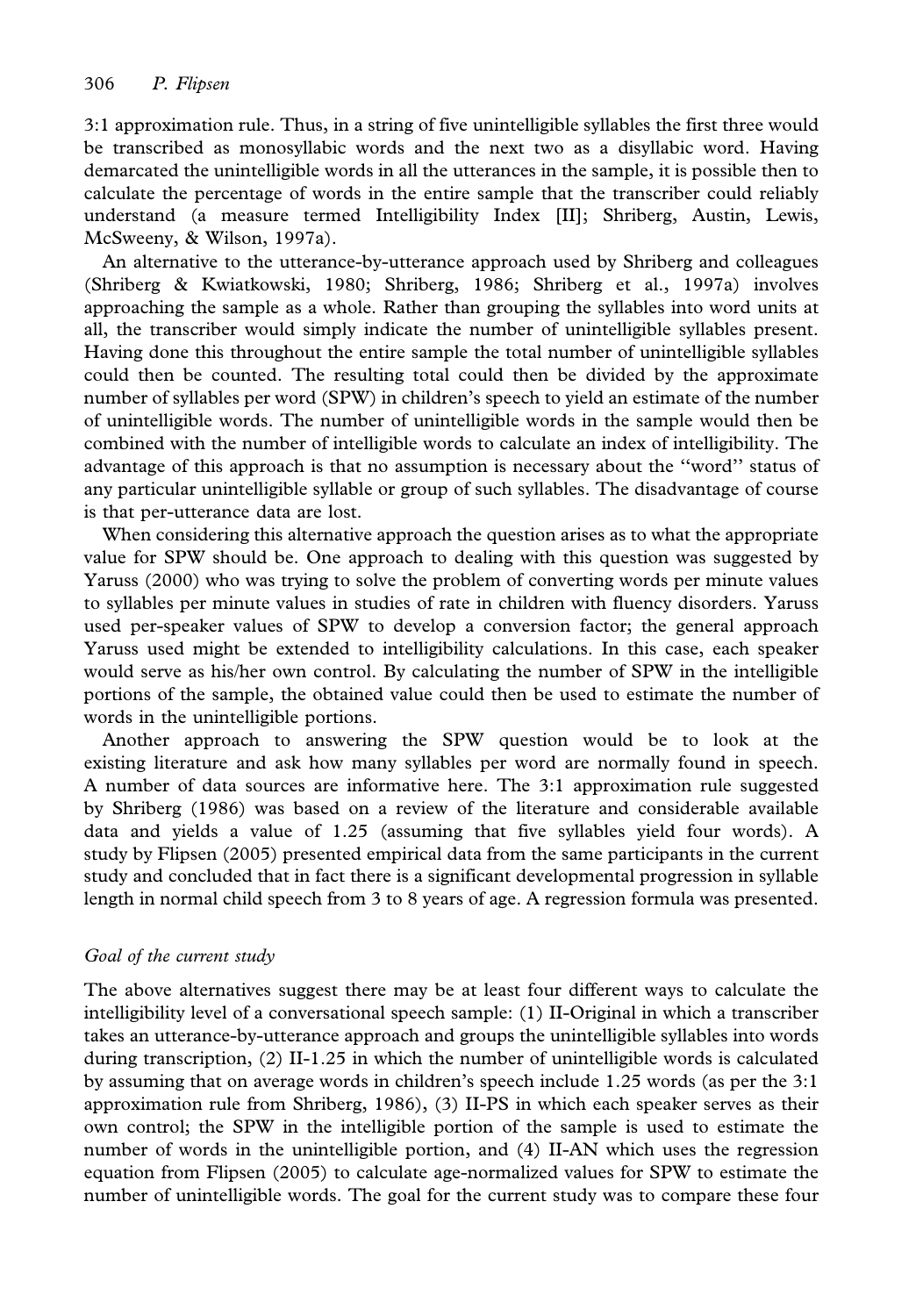different methods with each other using samples of both typical and delayed speech acquisition.

## Method

#### Speakers

Details on the two speaker groups studied in the present report are provided in Flipsen (2005). Briefly the Normal Speech Acquistion (NSA) Group included conversational speech samples from 320 children (170 males; 150 females) age 3;1 to 8;10  $(mean=5;6; SD=1;3)$ . The children's samples met the criteria for normal or normalized speech acquisition in the Speech Disorders Classification System (SDCS; Shriberg, Austin, Lewis, McSweeny, & Wilson, 1997b). Thus, they were all either typically-developing (having been part of study control groups) or had previously been speech-delayed; in the latter case their conversational speech performance was in the normal range (as defined by the SDCS) at the time of sampling for the current study. The SD Group included conversational speech samples from 202 children (145 males; 57 females) age 3;0–8;5 (mean=4;9;  $SD=1;1$ ). The children's samples had all been classified by the SDCS as SD (Speech Delay). The SD Group had either been recruited through a speech-language pathologist or had been identified as meeting the criteria for SD during the course of a study. A description of the two speaker groups divided by age and sex is presented in Table I in Flipsen (2005).

#### Conversational speech samples

Conversational speech samples were collected from all the children using procedures described in Shriberg (1986; 1993). All samples included at least 96 intelligible words; for the NSA Group the mean was 198.4 intelligible words ( $SD=40.0$  words), and for the SD Group the mean was  $251.8$  intelligible words (SD=134.3 words). Note that an integral part of these procedures is that where possible the examiner ''glosses'' or repeats any utterance by the child that is of questionable intelligibility. Although this potentially gives the transcriber an advantage in knowing as many of the target words as possible, the goal of the original studies had been to examine speech sound acquisition and error patterns in speech-delayed children and not intelligibility per se. Such glossing is of course a common clinical practice when assessing young children.

## Transcription and analysis

All of the samples were transcribed using the narrow phonetic transcription conventions described in Shriberg and Kent (1982; 1995). The transcripts were formatted so that analysis could be carried out using the previously described SDCS (Shriberg et al., 1997b). Transcription agreement estimates for the samples and transcribers used in the current study are reported elsewhere (Shriberg & Lof, 1991; McSweeny & Shriberg, 1995; Shriberg et al., 2005).

For purposes of the current study a word was defined as a string of characters in the transcript surrounded by spaces. An intelligible syllable was defined as the presence of any vowel, diphthong or syllabic consonant. Unintelligible syllables were indicated by an  $\star$  in the transcript. All word and syllable counts of the intelligible and unintelligible words as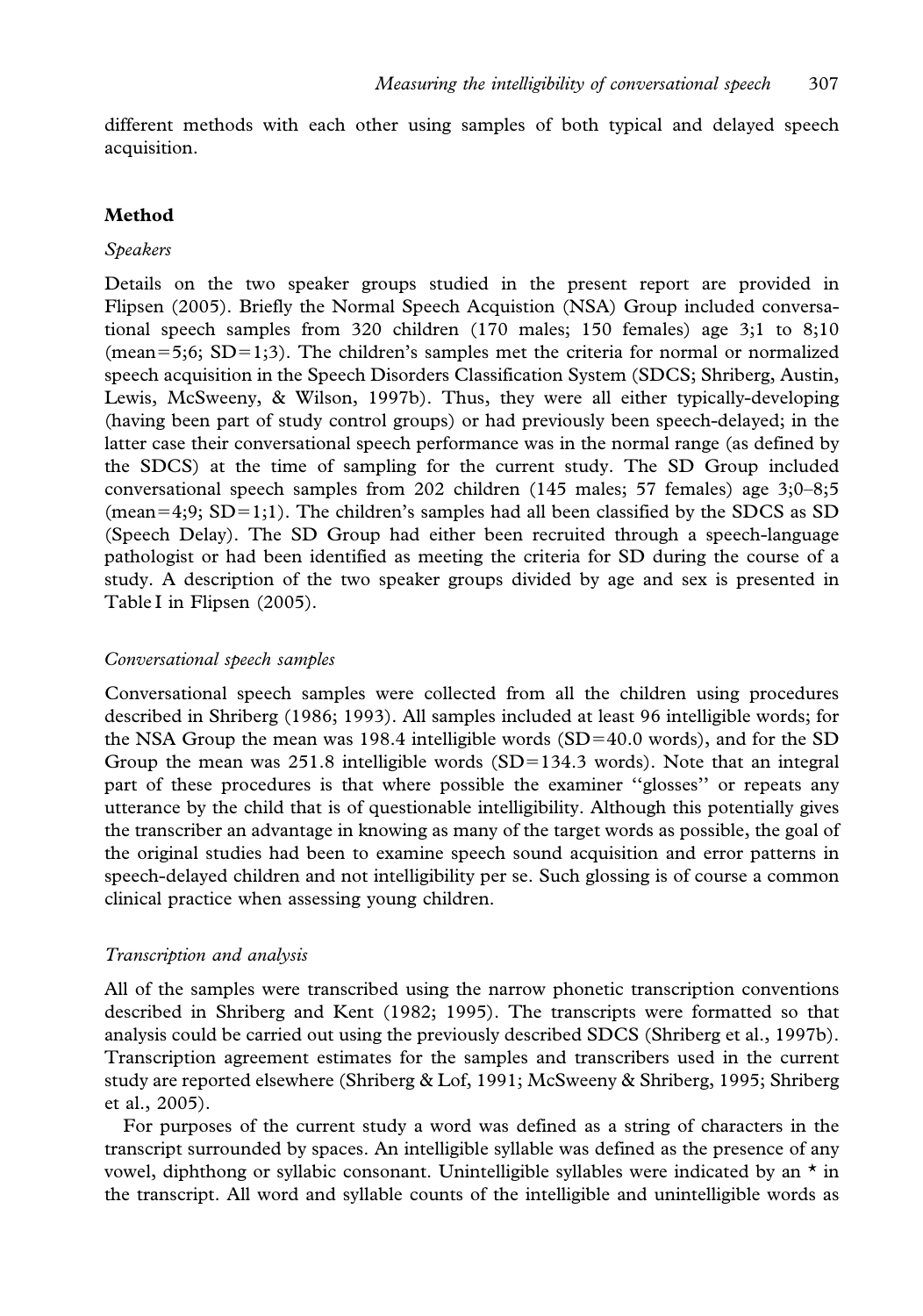well as mixed words (words in which some of the word could be glossed but at least one syllable was unintelligible) were derived using an updated version of Programs to Examine Phonetic and Phonological Evaluation Records (PEPPER; Shriberg, Allen, McSweeny, & Wilson, 2001).

Intelligibility Index (II) values for each participant were calculated by dividing the number of fully intelligible words by the total number of words (fully intelligible+ unintelligible). In each case mixed words were assumed to be unintelligible. The number of unintelligible words was calculated four different ways: (1) ''Original'' in which the transcriber takes an utterance-by-utterance approach and groups the unintelligible syllables into words during transcription,  $(2)$  "1.25" in which the number of unintelligible words is calculated by assuming that on average words in children's speech include 1.25 words (per the 3:1 approximation rule from, Shriberg, 1986), (3) ''PS'' in which each speaker serves as his/her own control; the average number of SPW in the intelligible portion of the sample is used to estimate the number of words in the unintelligible portion, and (4) ''AN'' which assumes that it is possible to calculate age-normalized values for SPW which are then used to estimate the number of unintelligible words (using the regression equation developed by Flipsen, 2005).

## Results

Results obtained for the four versions of Intelligibility Index (II) for the two study groups are shown in Table I. As indicated mean values obtained for the SD Group were approximately 9–10 percentage points below the mean values obtained for the NSA Group. Lower values for the SD Group are as would be expected given their classification as speech delayed children (i.e., the presence of a noticeable number speech sound errors would be predicted to noticeably reduce the intelligibility of their speech). Values for the four versions of II broken down by age group are shown in Tables II and III for the NSA and SD Groups respectively. Examination of the mean values in Tables I, II, and III indicated that the highest mean values were obtained for II-1.25 and the lowest values were obtained for II-original. To ascertain if this pattern obtained across individuals, scores on the four versions were ranked for individual speakers. For the NSA Group the mean ranks were 1.6, 2.6, 2.6, and 3.1 for II-1.25, II-AN, II-PS, and II-original respectively. For the SD Group the corresponding mean ranks were 1.3, 2.5, 2.8, and 3.4 respectively. Thus, across both groups of children the highest values were consistently obtained with II-1.25 and the lowest values were consistently obtained with II-original.

The overall values for the four versions of II (Table I) were then compared separately within each study group using six pairwise comparisons (paired t-tests) with a Bonferonicorrected p-value of .008. For both study groups all of the comparisons were significantly different from each other except II-PS versus II-AN.

The absolute values of the differences between the four versions of II were then calculated for each sample, and mean differences are shown in Table IV. As indicated the mean values for the differences between II-original and the three alternate versions were consistently greater than the differences in any of the other comparisons. This was true for both groups of children. Mean differences for the NSA Group were consistently smaller than for the SD Group. Looking at the actual differences between II-original and the three alternate versions, the data suggest that  $95\%$  of the differences (i.e., mean+/ $-2$  standard deviations) were within approximately 2–3% of each other for the NSA Group and within approximately 8–9% of each other for the SD Group.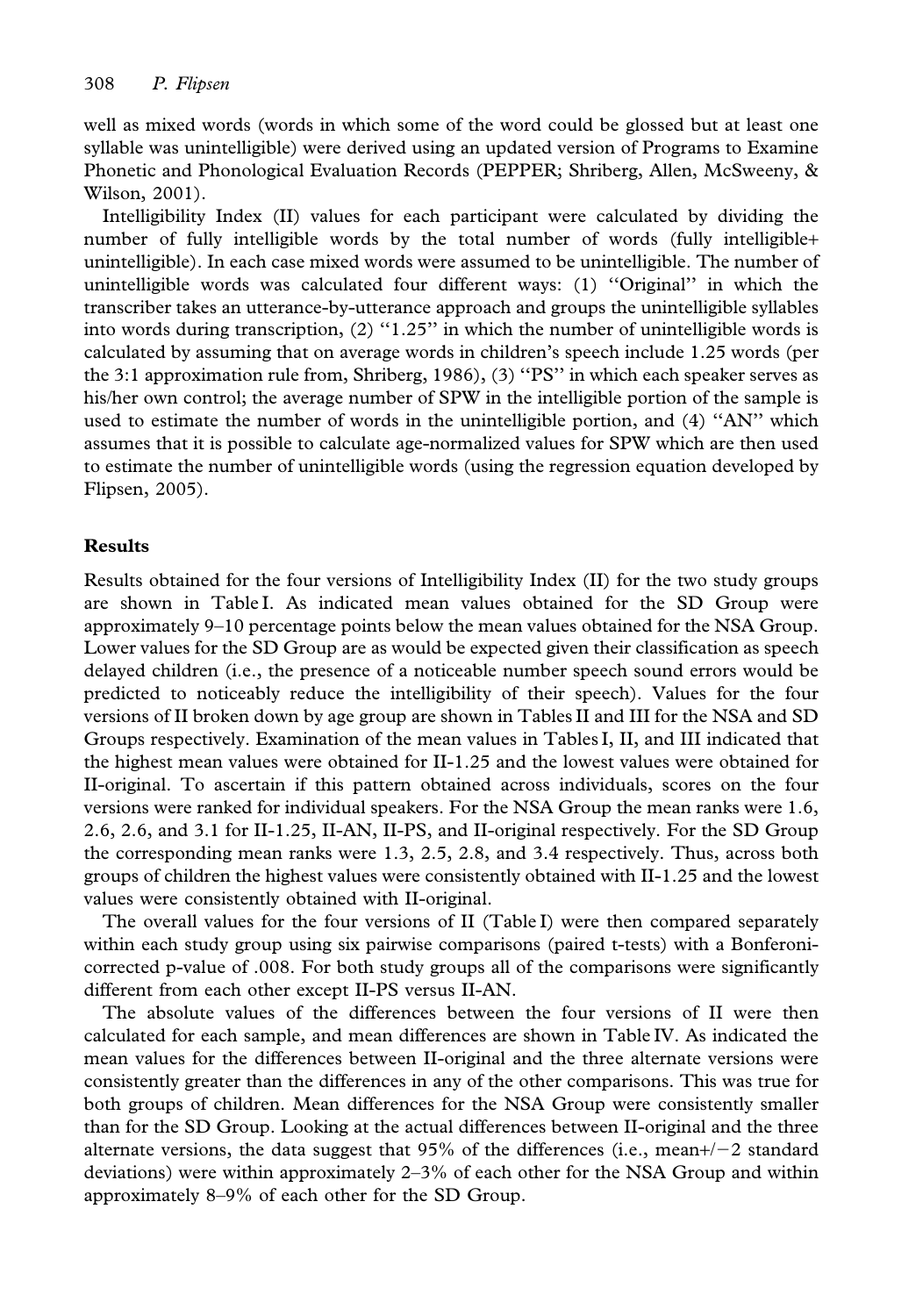|       | $II$ -original $1$ |                  | $II-1.25$ <sup>2</sup> |                  | $II-PS$       |              | $II-AN4$      |                  |
|-------|--------------------|------------------|------------------------|------------------|---------------|--------------|---------------|------------------|
| Group | Mean (SD)          | Range            | Mean (SD)              | Range            | Mean (SD)     | Range        | Mean(SD)      | Range            |
| NSA   | 97.72 (2.51)       | 88.42-100.00     | 98.25 (2.04)           | 89.38-100.00     | 98.18 (2.13)  | 89.51-100.00 | 98.18 (2.13)  | 88.87-100.00     |
| SD.   | 87.04 (11.75)      | $40.17 - 100.00$ | 89.73 (10.14)          | $50.51 - 100.00$ | 89.22 (10.54) | 48.90-100.00 | 89.31 (10.49) | $49.61 - 100.00$ |

Table I. Values obtained for the four different versions of Intelligibility Index (II) for the two study groups overall.

 $<sup>1</sup>$  Intelligibility index based on the transcriber grouping unintelligible syllables into words during transcription.  $<sup>2</sup>$  Intelligibility index based on assuming that each</sup></sup> unintelligible word includes 1.25 syllables.<sup>3</sup> Per speaker intelligibility index based on calculating syllables per word from the intelligible words in the sample.<sup>4</sup> Agenormalized intelligibility index based on calculating syllables per word from the regression equation from Flipsen (2005).

Table II. Values for the four different versions of Intelligibility Index (II) by Age for the NSA Group.

|         | II-original  |              | $II-1.25$    |              | II-PS        |              | <b>II-AN</b> |              |
|---------|--------------|--------------|--------------|--------------|--------------|--------------|--------------|--------------|
| Age     | Mean $(SD)$  | Range        | Mean(SD)     | Range        | Mean $(SD)$  | Range        | Mean $(SD)$  | Range        |
| 3 years | 95.68 (3.12) | 88.89-100.00 | 97.31 (2.34) | 91.75-100.00 | 97.16 (2.45) | 91.45-100.00 | 97.15 (2.48) | 91.38-100.00 |
| 4 years | 96.82(3.01)  | 88.42-100.00 | 97.31 (2.63) | 89.38-100.00 | 97.18 (2.71) | 89.51-100.00 | 97.18 (2.76) | 88.87-100.00 |
| 5 years | 98.05 (2.02) | 89.84-100.00 | 98.50 (1.77) | 91.13-100.00 | 98.43 (1.87) | 90.41-100.00 | 98.44 (1.83) | 90.83-100.00 |
| 6 years | 98.43 (1.74) | 91.67-100.00 | 98.57 (1.69) | 92.17-100.00 | 98.52 (1.75) | 92.27–100.00 | 98.53 (1.73) | 91.97-100.00 |
| 7 years | 99.51 (.78)  | 97.36-100.00 | 99.54 (.77)  | 97.56-100.00 | 99.52 (.80)  | 97.45-100.00 | 99.53 (.78)  | 97.52–100.00 |
| 8 years | 99.01 (1.09) | 97.07-100.00 | 99.24 (.94)  | 97.12–100.00 | 99.24 (.94)  | 97.06-100.00 | 99.23 (.95)  | 97.10-100.00 |

Table III. Values for the four different versions of Intelligibility Index (II) by Age for the SD Group.

|         | II-original      |                  | $II-1.25$     |                | $II-PS$       |                | $II-AN$       |                  |
|---------|------------------|------------------|---------------|----------------|---------------|----------------|---------------|------------------|
| Age     | Mean $(SD)$      | Range            | Mean $(SD)$   | Range          | Mean $(SD)$   | Range          | Mean $(SD)$   | Range            |
| 3 years | 80.80 (11.91)    | 52.16-98.81      | 84.44 (10.86) | 56.67-99.53    | 83.65 (11.28) | 54.97-99.50    | 83.69 (11.26) | 55.56-99.50      |
| 4 years | 88.60 (10.59)    | 56.56-100.00     | 90.78 (9.53)  | 58.52-100.00   | 90.34(9.85)   | 57.09–100.00   | 90.39 (9.85)  | 57.40-100.00     |
| 5 years | 89.41 (11.82)    | $40.17 - 100.00$ | 91.55(9.56)   | 50.50 - 100.00 | 91.15(10.01)  | 48.90 - 100.00 | 91.28 (9.79)  | $49.61 - 100.00$ |
| 6 years | 90.15(10.61)     | 66.78-100.00     | 93.95 (7.25)  | 73.45-100.00   | 93.62 (7.52)  | 72.78-100.00   | 93.79 (7.43)  | 72.85-100.00     |
| 7 years | 85.40 (13.26)    | 61.10–98.22      | 88.80 (12.00) | 66.35–98.93    | 88.31 (11.97) | 66.37-98.79    | 88.68 (12.12) | 66.00 - 98.91    |
| 8 years | $95.32 \; (n/a)$ | n/a              | $94.92$ (n/a) | n/a            | $94.55$ (n/a) | n/a            | $94.90$ (n/a) | n/a              |

n/a=not applicable (n=1; see Table I in Flipsen, 2005).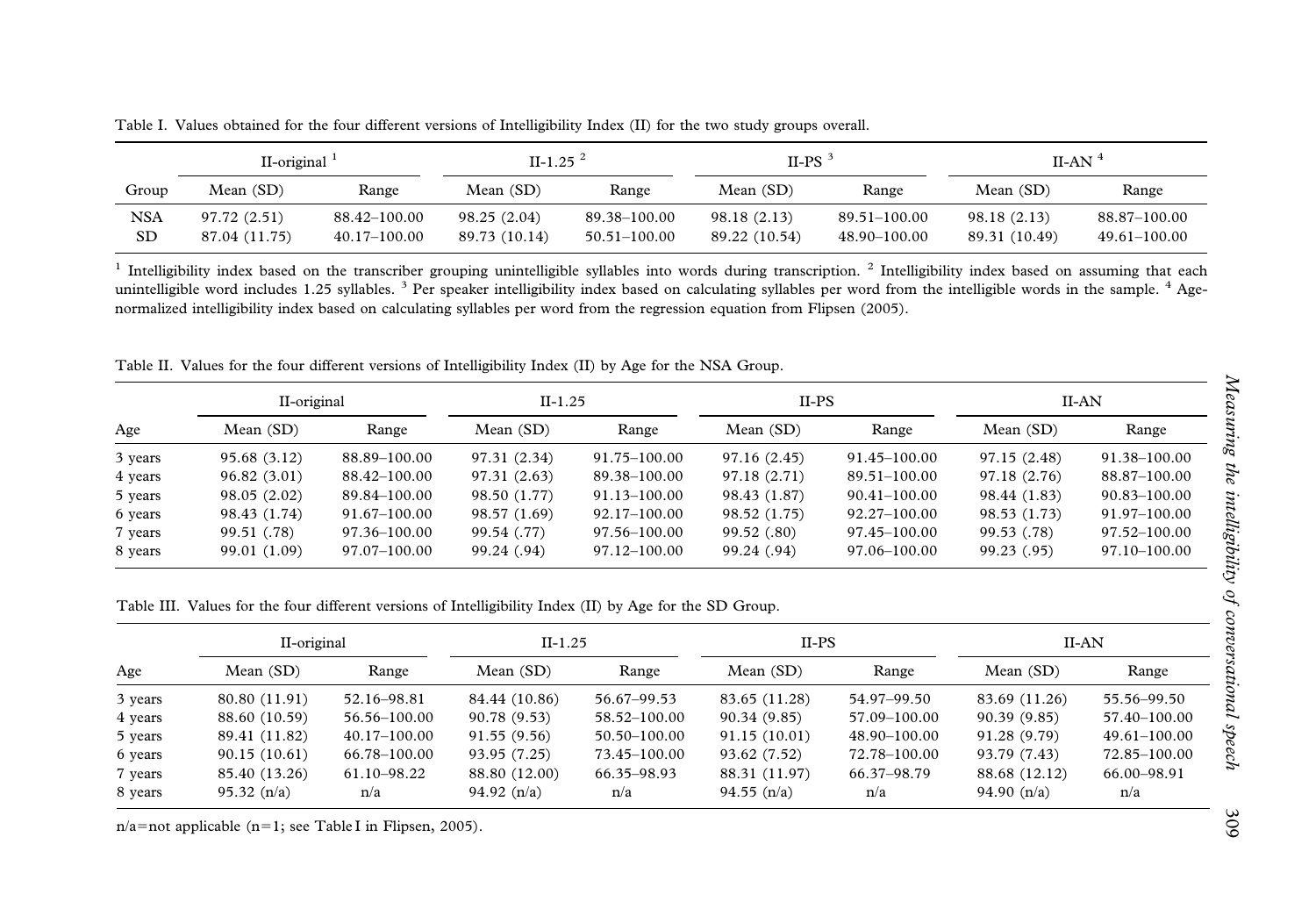|                        | NSA Group                  |                     | SD Group                     |                            |  |
|------------------------|----------------------------|---------------------|------------------------------|----------------------------|--|
| Comparison             | Mean difference<br>(StDev) | Difference<br>range | Mean difference<br>(StDev)   | <b>Difference</b><br>range |  |
| II-orig. vs. $II-1.25$ | $.71(.92)$ *               | $0 - 5.15$          | 2.92 $(2.88)$ <sup>*</sup>   | $0 - 12.72$                |  |
| II-orig. vs. II-PS     | $.67(.87)$ *               | $0 - 4.74$          | 2.62 $(2.62)^*$              | $0 - 11.34$                |  |
| II-orig. vs. II-AN     | $.68(.88)$ *               | $0 - 4.85$          | $2.63$ $(2.66)$ <sup>*</sup> | $0 - 12.19$                |  |
| $II-1.25$ vs. $II-PS$  | $.09(.14)$ *               | $0 - 0.89$          | $.55(.59)$ *                 | $0 - 3.16$                 |  |
| $II-1.25$ vs. $II-AN$  | $.07$ $(.10)$ <sup>*</sup> | $0 - 52$            | $.41(.38)$ *                 | $0 - 1.61$                 |  |
| II-PS vs. II-AN        | .05(.09)                   | $0 - 68$            | .32(.39)                     | $0 - 2.18$                 |  |

Table IV. Pair-wise comparison of the differences among the four versions of Intelligibility Index (II).<sup>1</sup>

<sup>1</sup> Cell entries are percentages.  $\star$  Statistically significant (p<.008).

#### Discussion

Each of the four versions of II used in the current study represents an estimate of the conversational intelligibility of the children in the study. Findings indicated statistically significant differences among the values obtained (i.e., unique values could be obtained for three of the four versions) for both children with normal speech and those with speech delay.

Smaller differences among the measures were obtained for the NSA Group than with the SD Group. This likely reflected ceiling effects on the values for that group (i.e., many scores approached 100% understood). The measure II-original clearly stands out among the four measured being discussed. Values obtained for II-original were consistently lower than those obtained using the other three approaches. By definition this means that unintelligible syllables were being grouped into shorter words with this approach. Thus, the possibility of longer intended words (e.g., three- or four-syllable words such as banana, alligator) is minimized among the unintelligible portions of the sample when using IIoriginal. By extension, the three alternate versions of II (II-1.25, II-PS, II-AN) would then allow the possibility of longer forms to be more fully accounted for by approaching the sample as a whole (rather than on an utterance-by-utterance basis). On the other hand, one might argue that the utterance-by-utterance approach used in II-original may better represent reality, because it takes into account available contextual and prosodic cues. The above-suggested tendency to group unintelligible syllables into shorter words when using II-original would then lead to the conclusion that these speakers were actually attempting shorter words than might be expected (i.e., shorter than what would be predicted from the regression equation in Flipsen, 2005). The reciprocal of this is that these speakers were avoiding longer words. The fact that this pattern was observed in children in both study groups would suggest that such word avoidance is not limited to children with speech delay. It would also suggest that such avoidance did not always prove advantageous as the words continued to be unintelligible.

One major advantage to using II-original would appear to be practical efficiency. Unintelligible syllables are grouped into words during orthographic transcription (i.e., glossing), and the only counts required are the number of intelligible and unintelligible words. All three of the alternative approaches require counts of the number of unintelligible syllables followed by the extra step of estimating the number of unintelligible words. Calculation of II-PS requires a further step, namely a count of the total number of syllables in the intelligible words. To carry this out reliably would require at least a broad phonetic transcription of the entire sample to identify the vowels,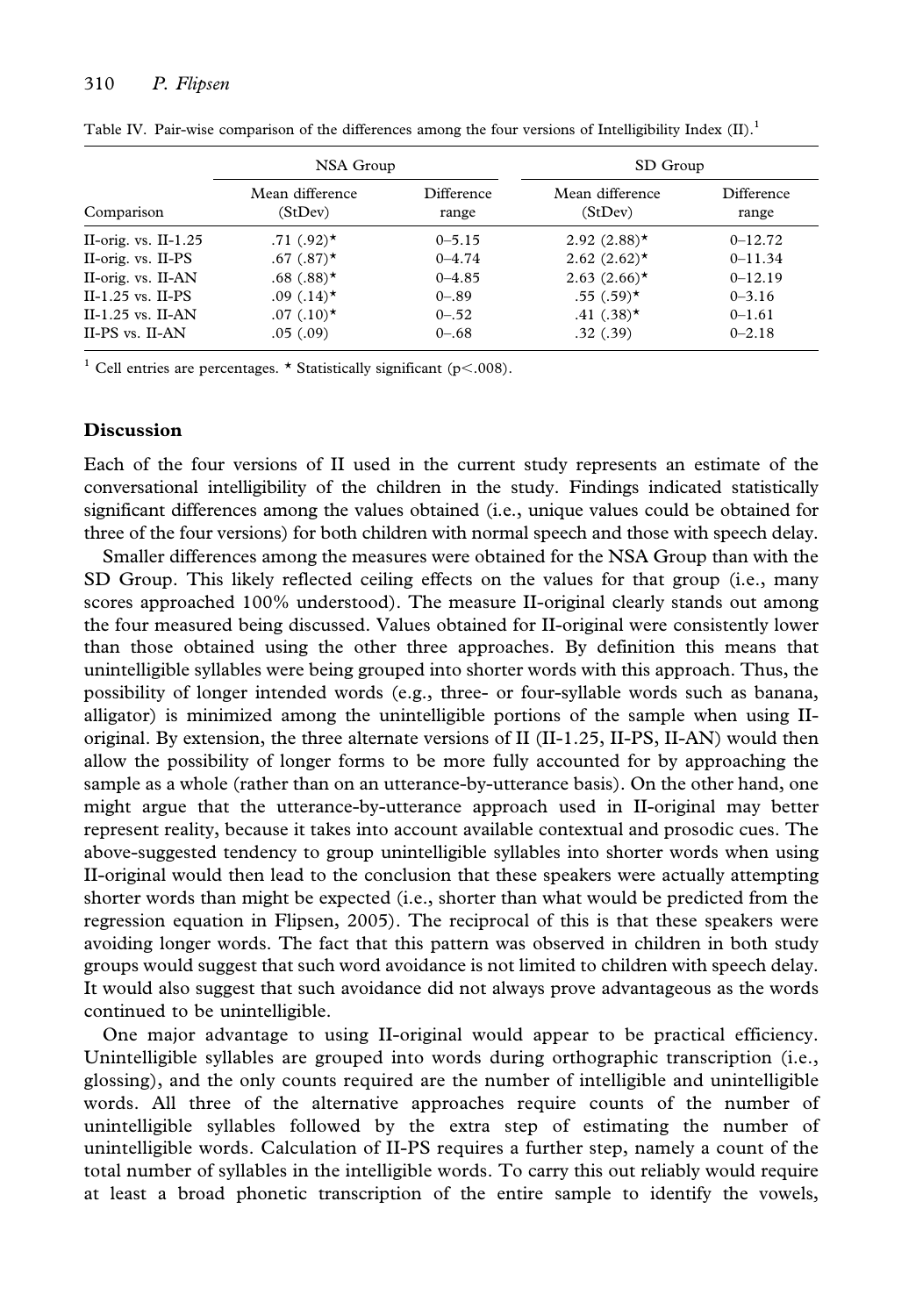diphthongs and syllabic consonants. Thus, II-PS would appear to be the least efficient of the measures discussed.

Aside from its lesser practical efficiency, II-PS is also problematic because it assumes that the number of syllables per word in the unintelligible words will always be comparable to the number of syllables in the intelligible words. As discussed in Flipsen (2005) polysyllabic words may be more likely to be unintelligible. In such cases II-PS may overestimate the number of unintelligible words in the sample.

The magnitudes of the differences among the values obtained for the three alternative approaches (II-1.25, II-PS, II-AN) were notably small, rarely more than three percentage points (see Table IV). It raises the question of how such differences compare to measurement error. Standard error of measurement (SEM) data were unfortunately not available for the current data sets, because calculating reliability of transcription involved repeated transcription using a common gloss. SEM data are not commonly reported in studies of intelligibility, particularly those involving conversational speech. Flipsen (1999) reported reliability data for II-original from the conversational speech of six adults with Down syndrome, although no SEM data were derived. Post-hoc calculations suggested an SEM of 1.6% indicating that 68% of the time values for II-original will fall within  $+/-1.6\%$ of the value obtained. This also suggests that 95% of the time values for II-original will fall within  $+/-3.2\%$  (i.e., twice the SEM). Thus, it would appear that none of the three alternative approaches offers any particular advantage for measuring the intelligibility of speech in children.

The particular application being considered may provide a basis for choosing which of these approaches to use. The production of intelligible speech requires more than simply the accurate production of speech segments, which means that the utterance-by-utterance approach of II-original, which allows for the consideration of factors such as prosodic variation and context, might be the most desirable approach overall. However, when working with speaker populations in which prosodic variation is more limited and thus less helpful (e.g., adults with advanced Parkinson's disease, children with autism), or in cases of very low intelligibility where contextual cues may be of limited assistance, one of the alternative approaches may be preferable. As noted above, differences among those three measures were all within the realm of measurement error; as such they would all appear to provide functionally equivalent values. The above noted concerns about II-PS make it the least preferable of the three approaches. This leaves a choice of using either II-1.25 or II-AN which may hinge on whether one is willing to accept a fixed value for SPW or not.

Ultimately any definitive recommendations for choosing among the four approaches must be followed with caution because of the non-random nature of all of the samples used. Ideally a large psychometrically-sound normative sample should be obtained and a more valid regression equation for SPW developed to allow clinicians and researchers to generate more reliable values for both II-PS and II-AN. A more complete evaluation of the different versions of II proposed herein could then be made. The development of such a database would also allow for the development of acceptable norms for intelligibility in conversation against which clinical samples can be compared. Currently the only reliable data on the conversational intelligibility of children that appear to exist reflect parent report estimates (Coplan & Gleason, 1988), and these have yet to be validated against more objective measures.

Findings of the current study suggest that intelligibility of the conversational speech of children can be reliably quantified; clinicians and researchers need not limit themselves to less reliable and less valid scaling methods. Measures such as II (with the four versions discussed herein) represent potential solutions.